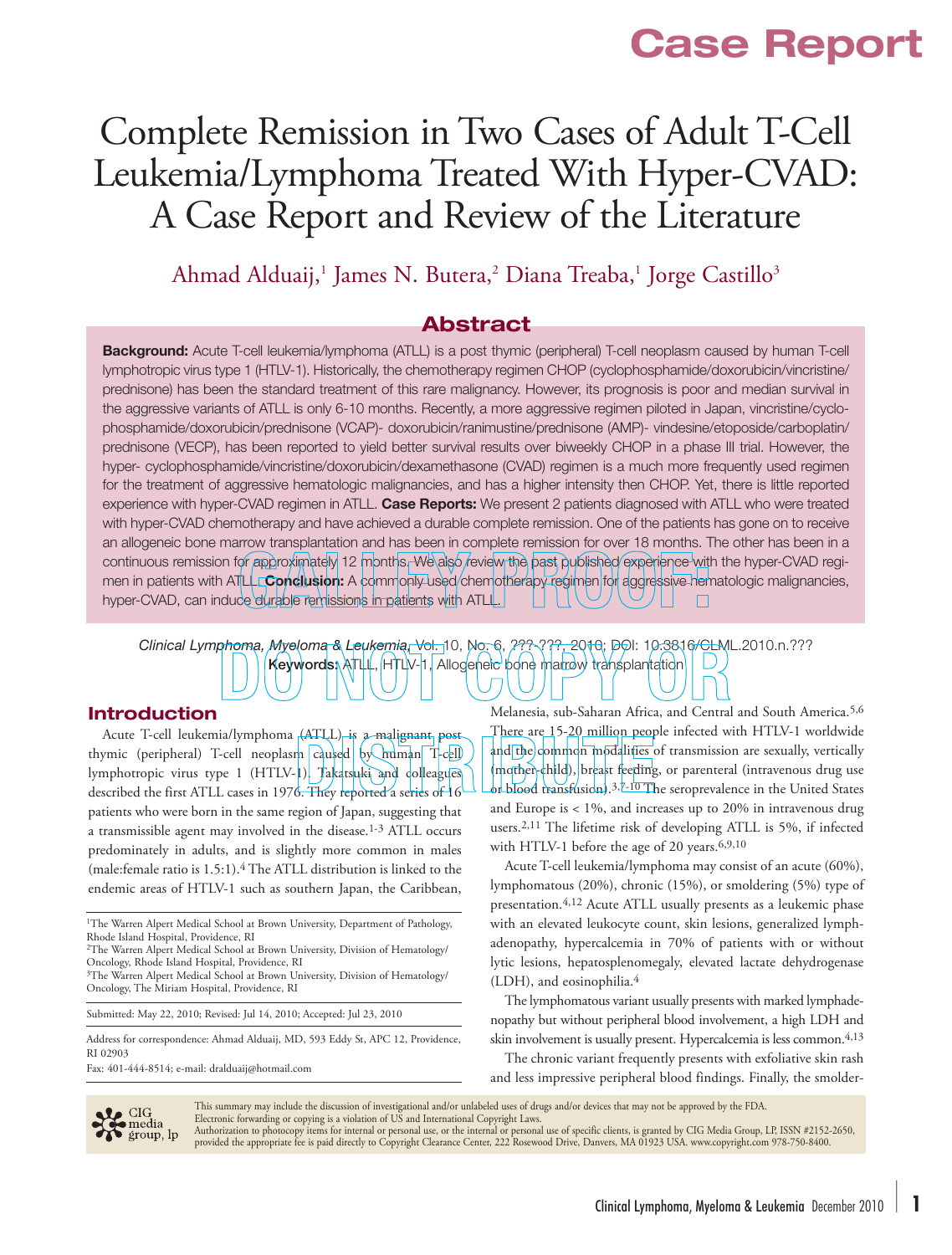ing variant usually has normal leukocyte counts and < 5% of circulating neoplastic cells, and there is no hypercalcemia.

The lymphomatous and acute variants have the worst prognosis, 10 months and 6 months, respectively. This is felt to be due to the multidrug resistance (MDR) phenotype of malignant cells, and its aggressive clinical features such as its rapid proliferation rate, large tumor burden, frequent associated multiorgan failure, hypercalcemia, and/or frequent infectious complications.14

The current chemotherapy approach for newly diagnosed acute, lymphomatous, and unfavorable chronic types of ATLL, as proposed at the International Consensus Meeting published in 2009, uses vincristine, cyclophosphamide, doxorubicin, and prednisone (VCAP); doxorubicin, ranimustine, and prednisone (AMP); and vindesine, etoposide, carboplatin, and prednisone (VECP). The VCAP-AMP-VECP regimen is superior to biweekly CHOP (cyclophosphamide, doxorubicin, vincristine, and prednisone) despite its higher toxicity.<sup>14</sup>

However, possibly because of its unfamiliarity and the fact that ranimustine is not available in the United States, VCAP-AMP-VECP is not a widely used antilymphoma regimen. In the United States and elsewhere, a commonly used intensive regimen for aggressive hematologic malignancies is hyper-CVAD. However, there is little published currently on the efficacy of this more intensive regimen in patients with ATLL.7 In this paper, we report 2 patients with ATLL who were treated with the hyper-CVAD regimen. Both patients obtained a rapid complete and durable remission. We also review the past published experience with the hyper-CVAD regimen in patients with ATLL.

### **Case Reports** *Patient 1*

Patient 1 is a 60-year-old/male of Caribbean descent with a past medical history remarkable for mild coronary artery disease, hyperlipidemia, hypertension, chronic onychomycosis, benign prostatic hypertrophy, and gastroesophageal reflux who presented with fevers, night sweats, fatigue, and anorexia. His white blood cell count (WBC) was  $91.1 \times 10^9$ /L (3.5-11.0  $\times 10^9$ /L), with 83% lymphocytes. His hemoglobin was 14.3 g/dL (13.5-16 g/dL) and platelet count was  $154 \times 10^9$ /L (150-400  $\times 10^9$ /L). Physical examination showed multiple bilateral palpable small neck lymph nodes and hepatosplenomegaly. The remainder of the laboratory values were significant for elevated transaminases, aspartate aminotransferase (AST), 160 IU/L (10-42 IU/L); alanine aminotransferase (ALT), 245 IU/L (6-45 IU/L); LDH, 574 IU/L (50-175); alkaline phosphatase, 323 IU/L (40-130 IU/L); total bilirubin, 2.8 mg/dL (0.2-1.3mg/dL); direct bilirubin, 1.8 mg/dL (0.0-0.3 mg/dL); and calcium, 15.5 mg/ dL (8.5-10.5 mg/dL). A contrast-enhanced computed tomography (CT) scan showed a markedly enlarged liver consistent with diffuse involvement with leukemia with small mesenteric lymphadenopathy. A subset of the lymphoid cells examined in peripheral blood had markedly lobulated "flower-like" nuclei. On the bone marrow examination, approximately 25%-35% neoplastic lymphoid cells with a similar morphology were identified. There was prominent osteoclastic activity noted. Flow cytometry immunophenotypic analysis of peripheral blood, identified a predominant (95%) population of CD2+, surface CD3–, cytoplasmic CD3+, CD5+ T-lymphoid cells

**2** <sup>|</sup> Clinical Lymphoma, Myeloma & Leukemia December 2010

that were CD7–, CD4+, CD25+, had partial expression of HLA-DR and CD56, and minimal expression of CD30. They were negative for CD34, CD8, CD16, and CD57. Molecular studies detected T-cell receptor *B* gene rearrangements in both peripheral blood and bone marrow. The presence of HTLV-1 was confirmed by polymerase chain reaction. Cytogenetics performed on the bone marrow aspirate showed a complex karyotype:  $48XY, t(1;3)(q31;24), +3, +3, add(8)$  $(q11.1)$ ,–10, del $(13)(q12q22)$ , del $(16)(q22)$ , +mar $[10]/46$ ,XY $[11]$ . On hospital day 4, the patient's total bilirubin rose to 4.4 mg/dL and he was treated urgently with CHOP chemotherapy at standard doses for 1 cycle before his formal diagnosis. By day 21, his WBC responded only minimally with decrease to  $27 \times 10^9$ /L with 72% abnormal lymphocytes. He had persistence of his hepatomegaly. His treatment course was complicated by difficult-to-control hypercalcemia during the first 21 days of his treatment, requiring multiple doses of intravenous pamidronate and aggressive diuresis. After the diagnosis of acute ATLL was determined, the patient's treatment was changed to the hyper-cyclophosphamide/vincristine/doxorubicin/dexamethasone (CVAD) regimen starting on cycle 2 with prophylactic valacyclovir, trimethoprim-sulfamethoxazole, and fluconazole. Within 10 days of his initial cycle of hyper-CVAD, his WBC and lymphocyte number normalized and his calcium level normalized. His hepatomegaly resolved as well. His course was also remarkable for a decrease in his ejection fraction to 37% with a clinical episode of congestive heart failure. It was felt that this was because of a coronary artery event and not doxorubicin related. He also developed a persistent mild renal insufficiency, creatinine level  $1.34$ -1.80 mg/dL (0.4-1.3 mg/dL). As a consequence of these complications, his treatment regimen was shortened to 6 cycles (he received 3 cycles of hyper-CVAD part A and  $3$  cycles of hyper-CVAD part B) instead of 8 total planned cycles. The patient achieved a complete clinical remission with this regimen. He then underwent allogeneic hematopoietic stem cell transplantation (allo-SCT) from his matched brother and remains in clinical remission over 18 months after diagnosis.

*Patient 2* Patient  $2$ -is/a 59-year-old Caribbean woman with a medical history remarkable for total abdominal hysterectomy with bilateral oophorectomy for cervical cancer, hypertension, and hypercholesterolemia, who presented with a history of 2 months of intermittent abdominal pain. Physical examination showed a palpable midepigastric abdominal mass, but no hepatosplenomegaly or peripheral lymphadenopathy. Laboratory studies were remarkable for a normal creatinine and blood counts. Liver function tests including AST, alkaline phosphatase, and total bilirubin were normal with the exception of the ALT which was 58 IU/L. LDH was 616 IU/L. Abdominal CT scans revealed extensive retroperitoneal lymphadenopathy predominantly in the superior aspect of the retroperitoneum, between the aorta and infrahepatic inferior vena cava. A retroperitoneal lymph node biopsy showed a monotonous infiltrate of medium-to-large-sized lymphoid cells with angulated nuclei, finely granular chromatin, and inconspicuous nucleoli. By flow cytometry, the neoplastic cells were CD3+, CD4+, CD5+, and lacked CD7 expression and, by immunohistochemistry, the lesional cells were CD3+ and negative for CD34, TdT, CD99, CD1a, ALK-1, CD30, EMA, CD10, and CD21. The proliferation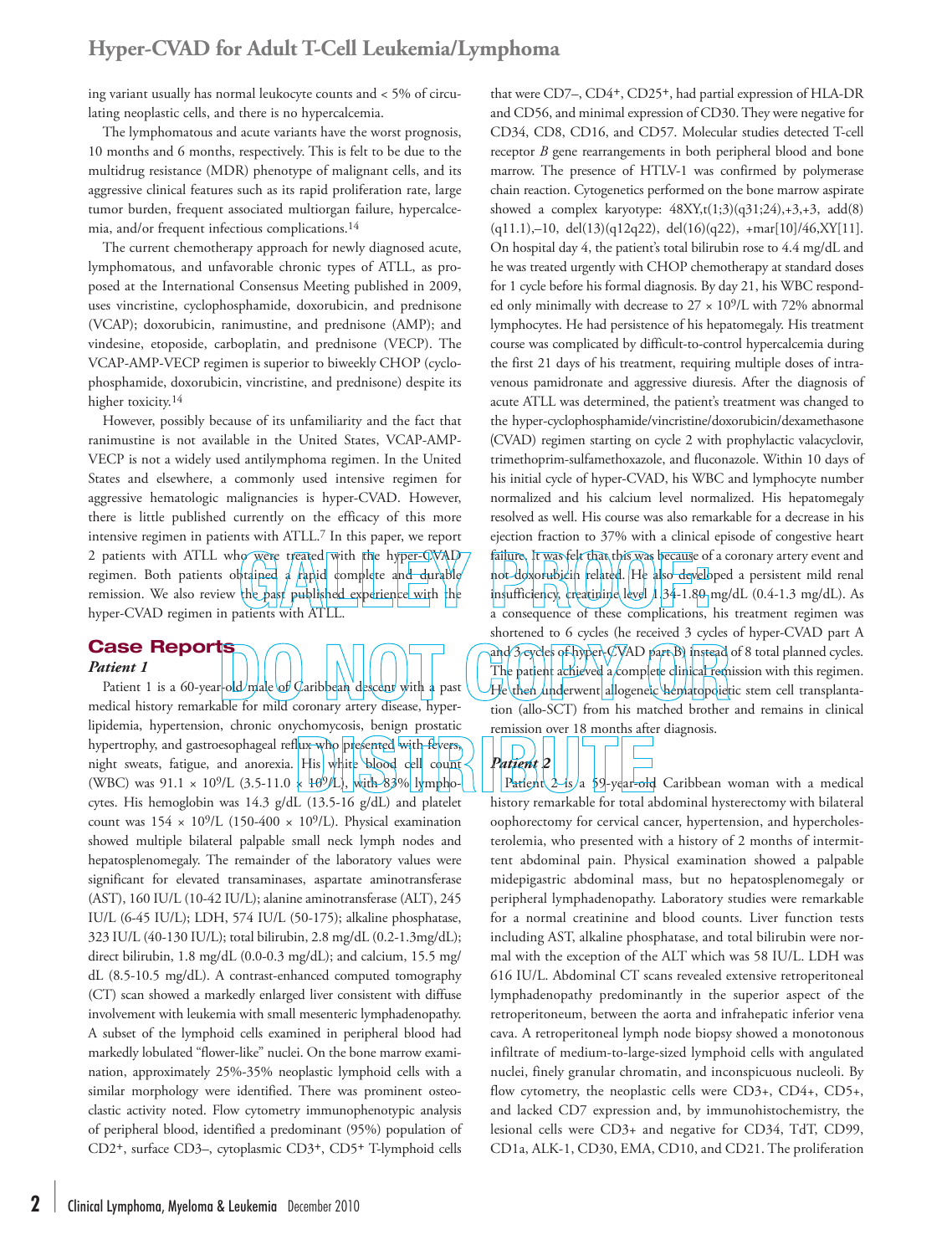### *Ahmad Alduaij et al*

| Table 1                       |  | Summary of the Published Experience With Hyper-CVAD and ATLL (Including Current Report) |                      |                                           |                                       |
|-------------------------------|--|-----------------------------------------------------------------------------------------|----------------------|-------------------------------------------|---------------------------------------|
| <b>Study</b>                  |  | <b>Regimen, Number of Cycles</b>                                                        | <b>Response</b>      | <b>Last Reported Outcome</b>              | <b>Other</b>                          |
| DiVenuti, et al <sup>7</sup>  |  | Hyper-CVAD, 4                                                                           | <b>CR</b>            | Remission at 1 year                       | Denileukin Diftitox maintenance used  |
| Arat, et al <sup>17</sup>     |  | Hyper-CVAD, NR                                                                          | C <sub>R</sub>       | Remission at 2 months                     |                                       |
| Michalis, et al <sup>18</sup> |  | Hyper-CVAD, 5                                                                           | Near CR <sup>a</sup> | Remission at 18 months                    | Maintenance interferon/acyclovir used |
| Petersen, et al <sup>19</sup> |  | Hyper-CVAD, 6                                                                           | <b>NR</b>            | Death from sepsis, 2 months after therapy |                                       |
| <b>Current Report</b>         |  | Hyper-CVAD, 6                                                                           | CR                   | Remission at 18 months                    | Allo-BMT used                         |
| <b>Current Report</b>         |  | Hyper-CVAD, 8                                                                           | CR                   | Remission at 12 months                    |                                       |

aResolution of bone marrow and circulating leukemia cells as well as lymphadenopathy and marked reduction in hepatosplenomegaly but not completely back to normal size. Abbreviations: allo-BMT = allogeneic bone marrow transplantation; ATLL = Acue t-cell leukemia; CVAD = cyclophosphamide/vincristine/doxorubicin/dexamethasone; CR = complete response;  $NR = not$  reported

rate as highlighted with the MIB-1 antibody was nearly 95%. An initial EIA study was reactive for HTLV-I/II, and the presence of HTLV-I was confirmed by Western Blot. Molecular studies identified T-cell receptor *B* gene rearrangements in both the peripheral blood and lymph node biopsy. A diagnosis of lymphomatous ATLL was made. The patient's bone marrow was only minimally involved by the neoplastic process. The patient was in intense abdominal pain secondary to her tumor; hence, she was treated with 1 cycle of CHOP chemotherapy before a formal diagnosis. Her abdominal pain persisted for the following 3 weeks. After the diagnosis of ATLL was made, the treatment was then revised and the hyper-CVAD regimen was begun on day 21. Prophylactic medications, valacyclovir, trimethoprim-sulfamethoxazole, and fluconazole accompanied the chemotherapy. After the initial cycle of hyper-CVAD her abdominal pain rapidly resolved. She underwent a total of 8 cycles of hyper-CVAD. Four doses of intrathecal methotrexate for central nervous system (CNS) prophylaxis were given. The patient had restaging studies after her fourth/cycle and was in a complete remission. She remains in remission 12 months after her treatment.

### **Discussion**

The therapeutic approach of aggressive ATLL is hampered by the increased risk for development of lethal opportunistic infections because of a profound T-cell immunodeficiency. Because HTLV-1 preferably infects CD4+ T-cells, 6,15,16 most patients have an associated immunodeficiency, and opportunistic infections such as bacterial sepsis, *Pneumocystis carinii,* disseminated herpes zoster, cryptococcal meningitis, *Candida* sepsis, cytomegalovirus, and *Strongyloides stercoralis* are common cause of morbidity and mortality.

Severe hypercalcemia also contributes to the morbidity in treating patients with ATLL. Hypercalcemia is most commonly seen in the acute subtype and is typically because of increased osteoclasts and accelerated bone resorption.12,16

However, most patients with ATLL will die of their disease. The VCAP-AMP-VECP regimen is superior to biweekly CHOP despite its higher toxicity with newly diagnosed acute, lymphomatous, and unfavorable chronic types of ATLL. In a phase III study, the rate of complete response (CR) was higher in the VCAP-AMP-VECP arm (40%) than in the biweekly CHOP arm (25%). The overall survival (OS) at 3 years was 24% in the VCAP-AMP-VECP arm and 13% in the CHOP arm.14 The proposed explanation for the improved

CR and OS with the VCAP-AMP-VECP regimen is the incorporation of ranimustine and carboplatin, which are not affected by MDR-related genes. Also, it is a more complex chemotherapeutic drug combination of longer duration and higher intensity.

We report here 2 patients with aggressive ATLL who achieved a rapid complete and durable remission when treated with the hyper-CVAD regimen. Neither patient appeared to have had a brisk response to their initial CHOP chemotherapy.

Hyper-CVAD achieves similar dose intensity as VCAP-AMP-VECP but has not been formally studied in this disease. In fact, surprisingly there have only been limited reports of this regimen in ATLL. Table 1 summarizes the published experience with hyper-CVAD in ATLL<sup>7</sup>,<sup>7</sup>,<sup>17</sup>/<sup>19</sup> The number of patients is small and prolonged follow-up is absent. Furthermore, there may be a publication bias toward reporting only successful outcomes. However, based on this limited number of patients, this regimen may be effective as  $4$  of the  $5'$  cases in which outcomes were reported docu- $\ell$ mented  $\zeta$ Rs with the fifth case documenting a CR except for persistent hepatosplenomegaly of undetermined cause for 18 months.

Moreover, hyper-CVAD, which is used commonly in other high-grade hematologic malignancies such as Burkitt lymphoma, lymphoblastic lymphoma, and acute lymphoblastic leukemia, incorporates 2/therapeutic agents that have not been previously studied together in ATLL, high-dose cytarabine and high-dose methotrexate. Both of these agents are ideally suited for ATLL as they both have activity in the CNS (often a site of relapse in ATLL) and are active against other aggressive T-cell lymphomas.

With improvement in the CR rate seen with more intense chemotherapy regimens, allo-SCT has become an increasingly popular treatment option for young patients with aggressive ATLL. An estimated OS of 45% at 3 years has been recorded with this modality, likely attesting to a graft-versus-ATLL effect. In fact, the consensus report on ATLL has recommended consideration of allo-SCT for unfavorable prognostic suitable patients with chronic, acute and lymphomatous ATLL after an induction regimen.20 In light of this recent success with allo-SCT in patients with ATLL, obtaining a rapid durable CR is important in this aggressive malignancy before transplantation.

#### **Conclusion**

The present report adds to the body of literature suggesting a more intensive chemotherapy regimen other then CHOP is needed